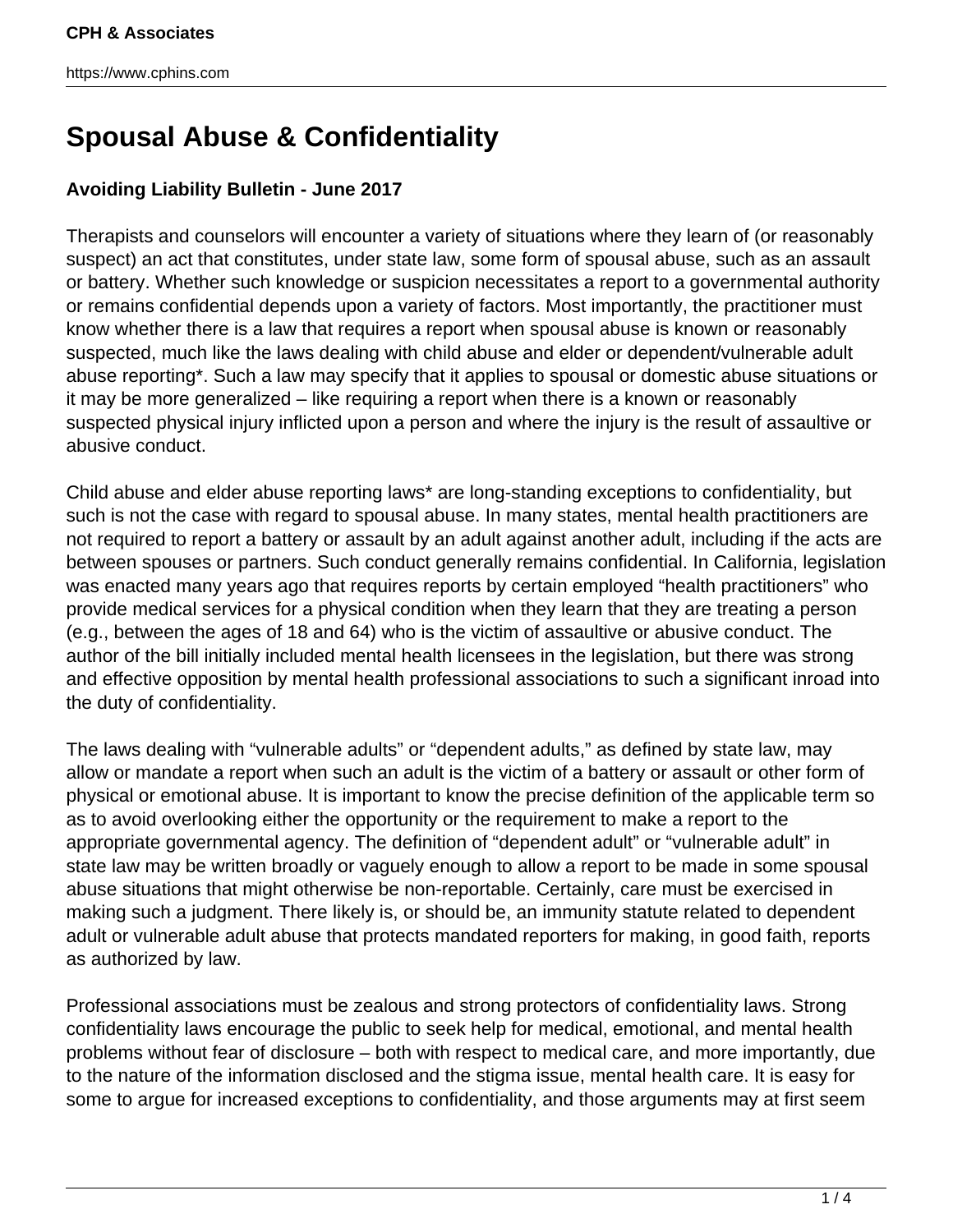reasonable – but erosions to confidentiality are dangerous for society in general and for mental health patients in particular, as well as for the various mental health professions and their practitioners.

## **CUSTODY/VISITATION DISPUTES – BOARD COMPLAINTS**

Mental health practitioners sometimes find themselves involved in rendering professional services to one or more clients who are, or who will be, involved in a custody or visitation dispute. The practitioner may be treating the child or children who are affected by the dispute, one or both of the parents, or may be a court appointed custody evaluator, visitation monitor, or mediator for some aspect of the dispute. The possible roles will vary, but the reality in such situations is that one or more of the parties involved may become displeased or angry with the mental health practitioner – especially if there is a belief that the practitioner is improperly favoring one party over another or that the practitioner has in some manner acted inappropriately, unethically, or in violation of the law. A claim or lawsuit, or a complaint to the licensing board, is not unusual in such situations.

With respect to licensing board complaints, it has been my experience that mental health licensing boards generally understand that custody and visitation disputes often become contentious and that one of the parties may become angry with the practitioner if, for example, the practitioner's professional opinion "favors" one parent over another. Such "favoring" could be the result of testimony, written reports, expert opinions, or otherwise. The boards generally, or hopefully, realize that these complaints must be examined with care so as not to unfairly jeopardize the practitioner's license and professional well-being. Many of the complaints that arise from custody and visitation disputes are closed without formal action, but some may properly move forward. As usual, the facts and circumstances matter.

When and if the licensing board investigates or inquires about such a complaint, it may request a copy of the practitioner's records. Depending upon the circumstances, the records may contain information derived from one or more of the persons seen by the practitioner. The authorization form that the board sends to the practitioner must be carefully scrutinized by the practitioner (or the attorney representing the practitioner) so as to avoid a reflexive and inappropriate disclosure. Each state has its own laws that govern what constitutes a valid authorization form and who must sign the authorization form. There may also be laws that specifically govern disclosures to an investigating licensing board. It has been my experience that licensing boards will sometimes request a copy of treatment records and other documents by providing the practitioner with an inadequate or invalid authorization form.

One such example occurs when the board requests the records pertaining to a minor's treatment. Whether the practitioner (and the defending attorney) wants to fight the board in every way possible to

protect his or her license and livelihood or wants to fully and obediently cooperate, records need not be released reflexively, even when a licensing board (the state) is involved. I am aware of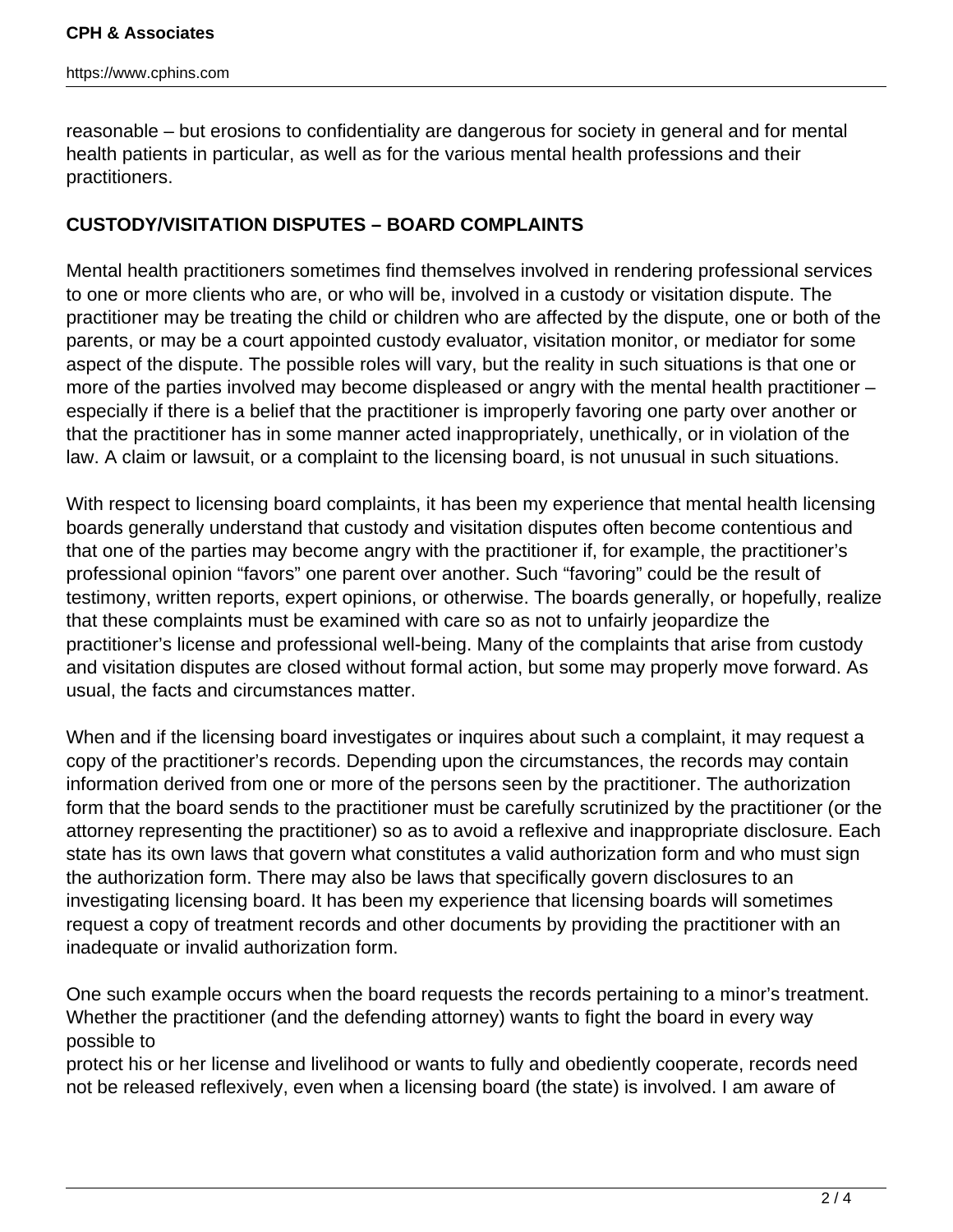### **CPH & Associates**

#### https://www.cphins.com

multiple situations where the Board has provided the licensee with an authorization for the release of a minor's records with the signature of one of the parents having joint legal custody of the minor patient. In some of those cases, the authorization of both parents having legal custody was required by the court order. In others, the signature of the minor was required.

Even in cases where the authorization is signed by both legal custodians, cases involving minors who are twelve or older (the age will likely vary by state law) may require that the authorization be signed by the minor – not a parent or parents. In California, minors who are twelve or older, under many conditions, are authorized to consent to mental health care and to control access to their own records. The licensing board may have to be made aware of the fact that the minor's privacy and confidentiality needs to be protected, and that the minor's privacy rights should not be sacrificed because of the feuding parents. In addition to making sure that the correct person signs the authorization form, it is also important to determine exactly what information has been designated for release.

Earlier in this article I posited whether a practitioner might want to fully cooperate with the board or might want to fight the board in every way possible. Each licensee must make that decision, hopefully with the help of counsel. In some states, there may be a requirement in law or regulation that speaks to the need for licensees to cooperate with the board during an investigation. The precise meaning of such a requirement may not always be entirely clear or easily and effectively enforced, since a practitioner is allowed to protect his or her rights and to hold the board accountable to act properly and with the appropriate authority. I have previously written about a case where a court repeatedly overturned or blocked a licensing board's otherwise justified disciplinary action because the court found that the board improperly interpreted the law and repeatedly denied administrative due process to the licensee.